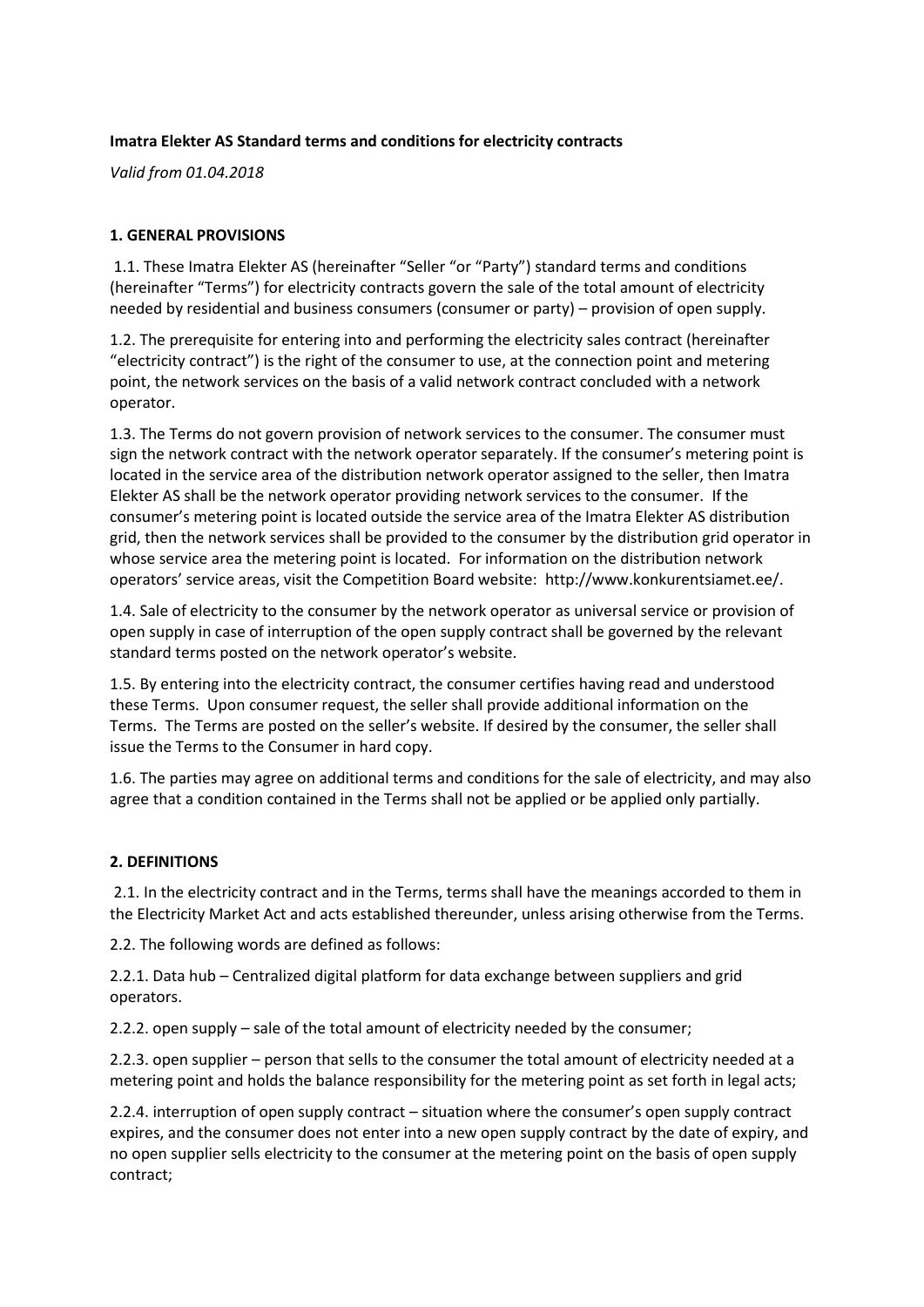2.2.5. changing open supplier – process set forth in legal acts as a result of which the open supplier selling electricity to the consumer is replaced with another;

2.2.6. estimated amount consumed – quantity of electricity the consumer is likely to consume or has consumed at the metering point. The estimated amount consumed is determined on the basis of the quantity consumed at the same metering point in the previous corresponding period, or if not possible, on the basis of the quaintly consumed in the corresponding period at a similar metering point.

2.2.7. EIC code – Unique identificator for market participants and metering points.

2.2.8. basic electricity rate – price of electricity (unit of measurement cents/kWh);

2.2.9. daytime electricity rate – price of electricity from Monday to Friday from 7:00-23:00 standard time , during summer time from 8:00-24:00 (unit of measurement cents/kWh);

2.2.10. night-time electricity rate – price of electricity from Monday to Friday from 23:00-7:00 during standard time, from 24:00-8:00 during summer time (unit of measurement cents/kWh);

2.2.11. electricity interruption – partial or total cut or interruption of supply of electricity in the network operator's network, consumer's connection point and/or metering point and/or electrical system or limitation of the capacity of network connection, which may be accompanied by a cut or interruption in network connection as well;

2.2.12. service plan – a package of electricity price and other sales terms and conditions, whereby the consumer can buy electricity from the seller, and which is generally agreed upon between the parties in the electricity contract;

2.2.13. mark-up – the sales margin (unit: cents/kWh) added by the seller to a price of the variableprice service plan, the amount of the margin being agreed upon in the electricity contract;

2.2.14. metering point – place identified by EIC code and agreed upon in the electricity contract, and where the quantities of electricity sold to the consumer are metered or determined;

2.2.15. The seller`s webpage – webpage which has URL www.imatraelekter.ee

2.2.16. fixed fee – in electricity contract agreed fee, which the consumer pays per contract in a calendar month. The fixed fee is always calculated on the basis of full month.

2.2.17. load duration curves –timetable for distribution of electricity, prepared by the network operator and approved by the Competition Board, used to distribute non-remote-read measurement systems' metering results into an hourly structure;

2.2.18. network operator – power company on the basis of an contract with which the consumer is able to use the network services at the connection point and metering point. The network operator provides consumers, in cases and in accordance with procedure specified in legal act and the Terms, with the universal service or, in case of interruption of open supply contract, open supply.

2.2.19. universal service – sale of electricity by the network operator on the basis of and in accordance with the procedure set forth in legal acts to residential consumers, apartment associations, and apartment owners' cooperatives, as well as to business consumers whose electrical system is connected to the network at a low voltage via a 63-ampere main circuit breaker (collectively also called "small consumer").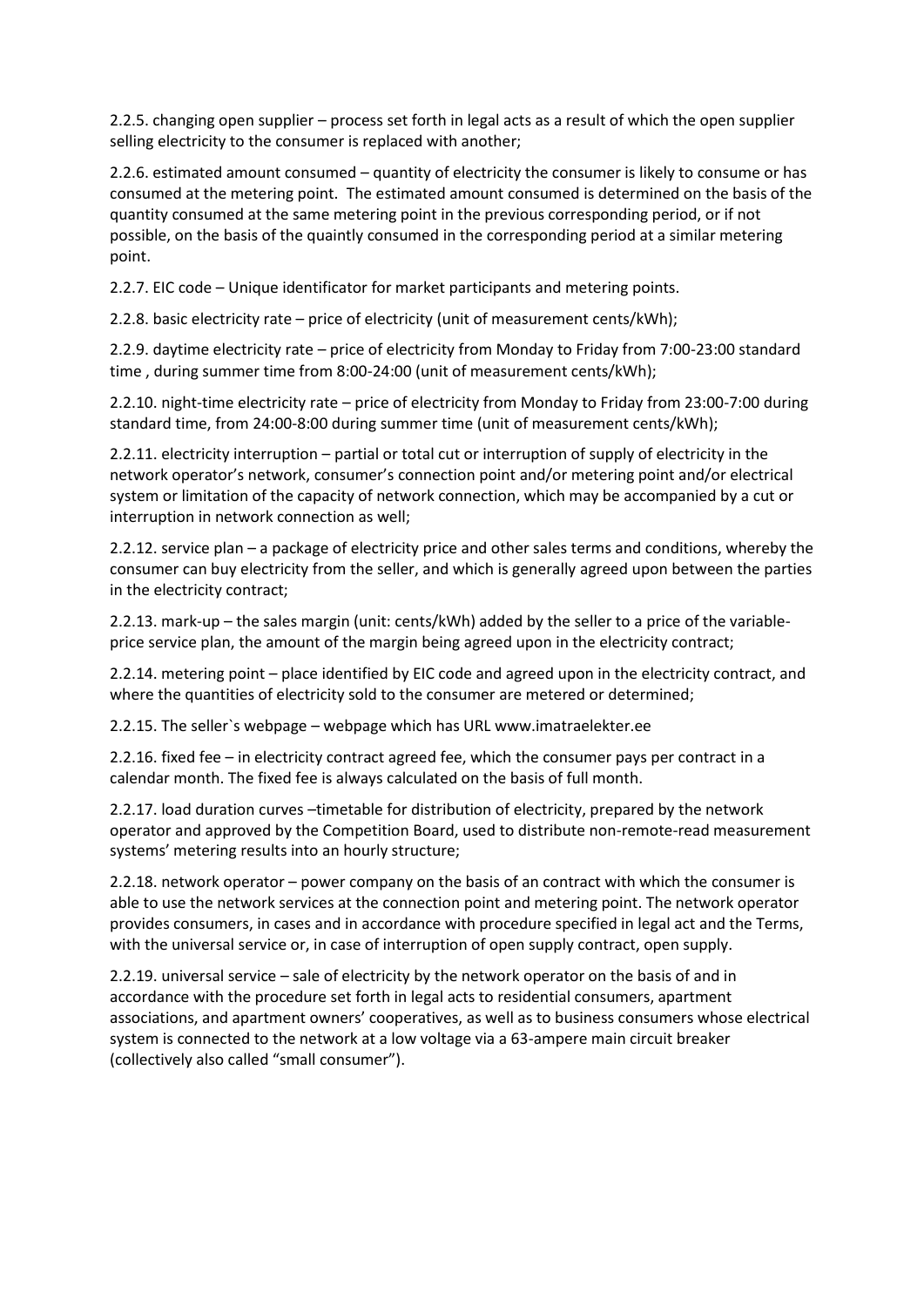# **3. SALE OF ELECTRICITY**

3.1. In the electricity contract, the parties shall agree on which metering point, during which period, and under the service plan the seller shall sell the total amount of electricity needed by the consumer.

3.2. The seller shall be the only open supplier for the consumer at the metering point agreed upon in the electricity contract during the term of performance of the electricity contract.

3.3. The quantities of the electricity sold at the metering point shall be measured and/or determined by on the basis of the legal act, network contract and standard terms of network contract (hereinafter the standard terms for the latter two referred to together as "network contract") by the network operator in whose service area the consumer's metering point is located. The network operator shall make the consumer's metering data available to the seller via the data warehouse [\(http://andmeladu.elering.ee/consumer/home\)](http://andmeladu.elering.ee/consumer/home) administered by the system operator Elering AS.

3.4. If the seller does not, for any reason, receive from the network operator or data warehouse by the 9th day of the current month, consumption data for the previous calendar month regarding the consumer's metering point, the seller may present the consumer a forecast invoice for the likely quantity to be consumed extrapolated from the electricity sold in the previous month. Upon receiving the consumption data from the data warehouse or network operator, the seller shall correct the forecast invoice in the next month's invoice if necessary.

## **4. SETTLEMENT AND FEES**

4.1. The basis for preparing the invoice for the consumer is the service plan and the quantity of electricity consumed at the consumer's metering point and measured and/or determined by the network operator, including the losses of electricity determined mathematically in cases set forth in the network contract and/or forecasted quantities of electricity.

4.2. If the electricity charge contains a fixed fee component and the billing period is shorter than calendar month, then the consumer pays a fee for the entire calendar month. The fixed fee is added to each invoice per calendar month. This is also applied in the case when the seller has not send the invoice according to Terms clause 4.4 and 4.5

4.3. If, after presentation of invoice, the network operator corrects, in conformity with legal act, the quantities of electricity measured and/or determined at the consumer's metering point that served as the basis for preparation of invoice, then the amounts payable for electricity actually consumed by the consumer shall also be corrected in the next month's invoice.

4.4. The settlement period shall be 1 (one) calendar month, unless the Parties have agreed otherwise in the electricity contract.

4.5. The seller has the right to postpone presentation of the invoice to the consumer for as long as the amount on the invoice is smaller than the minimum invoice sum published on electricity contract.

4.6. The invoice shall be issued to the consumer either in hard copy or electronically, as agreed by the parties.

4.7. The invoice must be paid by the payment deadline specified on the invoice. The payment shall be considered paid on the day on which it is received by the seller.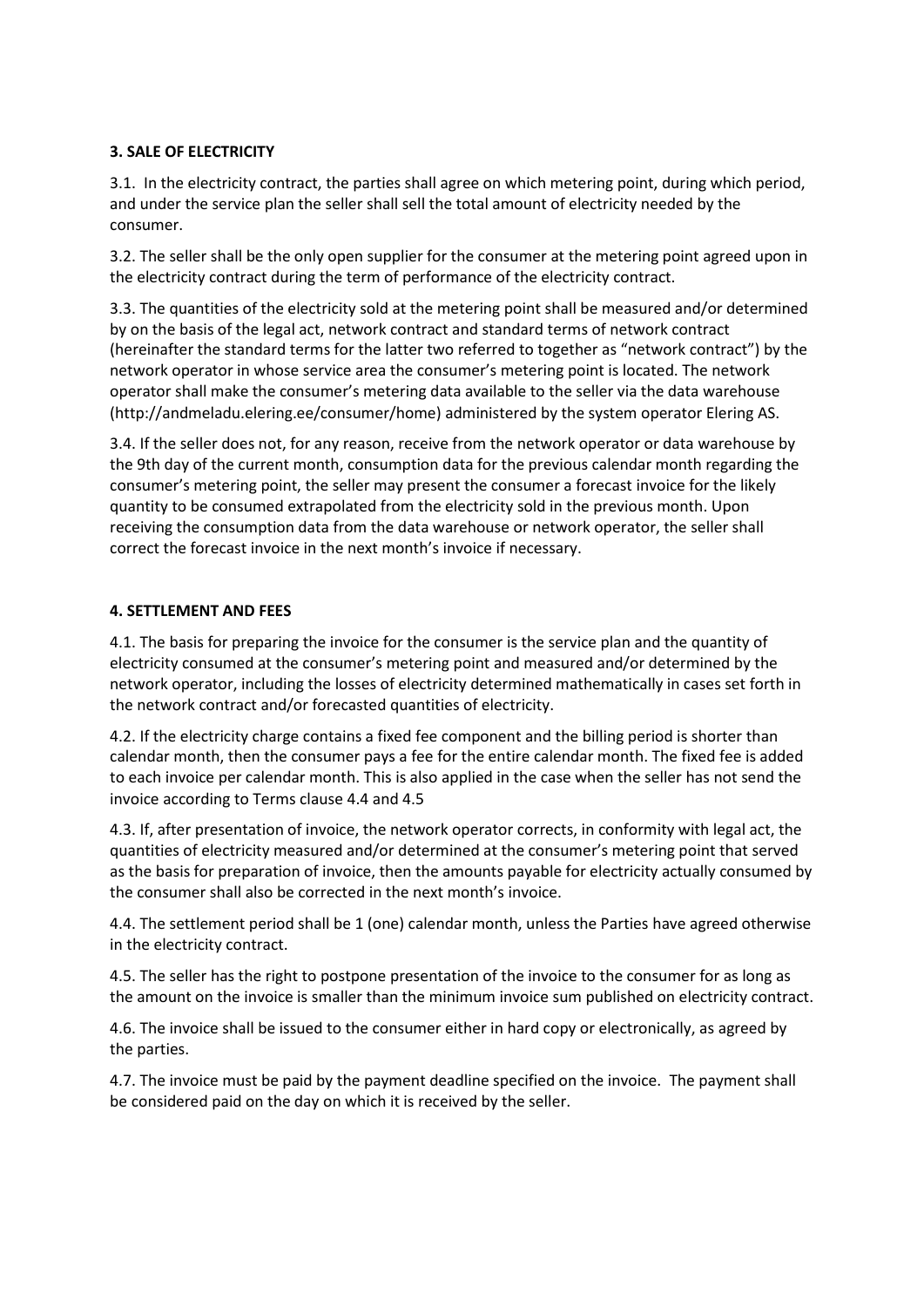4.8. Of the amount received, first the expenditure on debt collection, then accessory obligations (including late interest, contractual penalties) shall be considered paid, and then the principal. Principal obligations that have fallen due shall be extinguished in the order in which the obligation fell due. In the case of coexistence of chargeability, shall be deemed firstly covered electricity contract obligations and then other contracts obligations (grid agreement).

4.9. If the consumer fails to pay the invoice by the due date, the seller has the right to demand a fine for delay of 0.06% per day until all payments specified on the invoice are received in full. The fine for delay shall begin to accrue on the day after the due date and shall cease on the day on which the payments specified on the invoice are received in full.

4.10. The seller has the right to request that the consumer make a prepayment, without having the obligation to pay the consumer interest. The amount of the prepayment must not exceed the fee for 2 (two) billing periods determined on the basis of the consumption of electricity in the last 12 (twelve) months, if:

4.10.1. the consumer has, in the last 12 (twelve) months, partially or fully and for at least the second time, failed to pay an invoice presented on the basis of an electricity contract or

4.10.2. the seller has justified suspicion regarding the consumer's liquidity.

4.11. The prepayment specified in clause 4.9 shall be refunded by the seller to the consumer upon cancellation of the electricity contract if all of the consumer's obligations to the seller have been discharged as required.

4.12. If the consumer has made on his/her initiative an advanced payment to The seller, The seller is not obligated to pay on that any interest. If the consumer wishes, The seller can take it as an advanced payment of future bills

# **5. VALIDITY OF ELECTRICITY AGREEMENT, THE TERMS AND THE ELECTRICITY PRICE LIST**

5.1. The electricity contract shall enter into force upon conclusion of the electricity contract. The start date for electricity sales shall be agreed in the electricity contract, taking into consideration the term/date provided in legal acts for changing open supplier and/or the date of entry into force of the new open supply contract.

5.2. The electricity contract may be either with or without a specified term. This distinction shall either be agreed upon in the electricity contract or stem from the terms and conditions of the service plan selected by the consumer.

5.3. The valid standard terms and conditions for electricity are posted on the seller's website and they shall apply to all electricity contracts either already in effect or yet to be concluded, irrespective of whether they are annexed directly to the electricity contract or not.

5.4. The electricity contract shall expire:

5.4.1. in the case of an electricity contract entered into for a specified term, upon the expiry of the contract, when one party notifies the other in a form reproducible in writing or electronic format at least 30 (thirty) days before the expiry of the electricity contract that it wishes to cancel the electricity contract. If neither party submits such a notification within this term, the electricity contract shall be considered to be extended by the same term under terms and conditions set forth in the electricity contract and the Terms in force.

5.4.2. by agreement between the parties;

5.4.3. by a single party by withdrawing from or cancelling the electricity on grounds and in accordance with procedure set forth in legal acts, electricity contract or the Terms;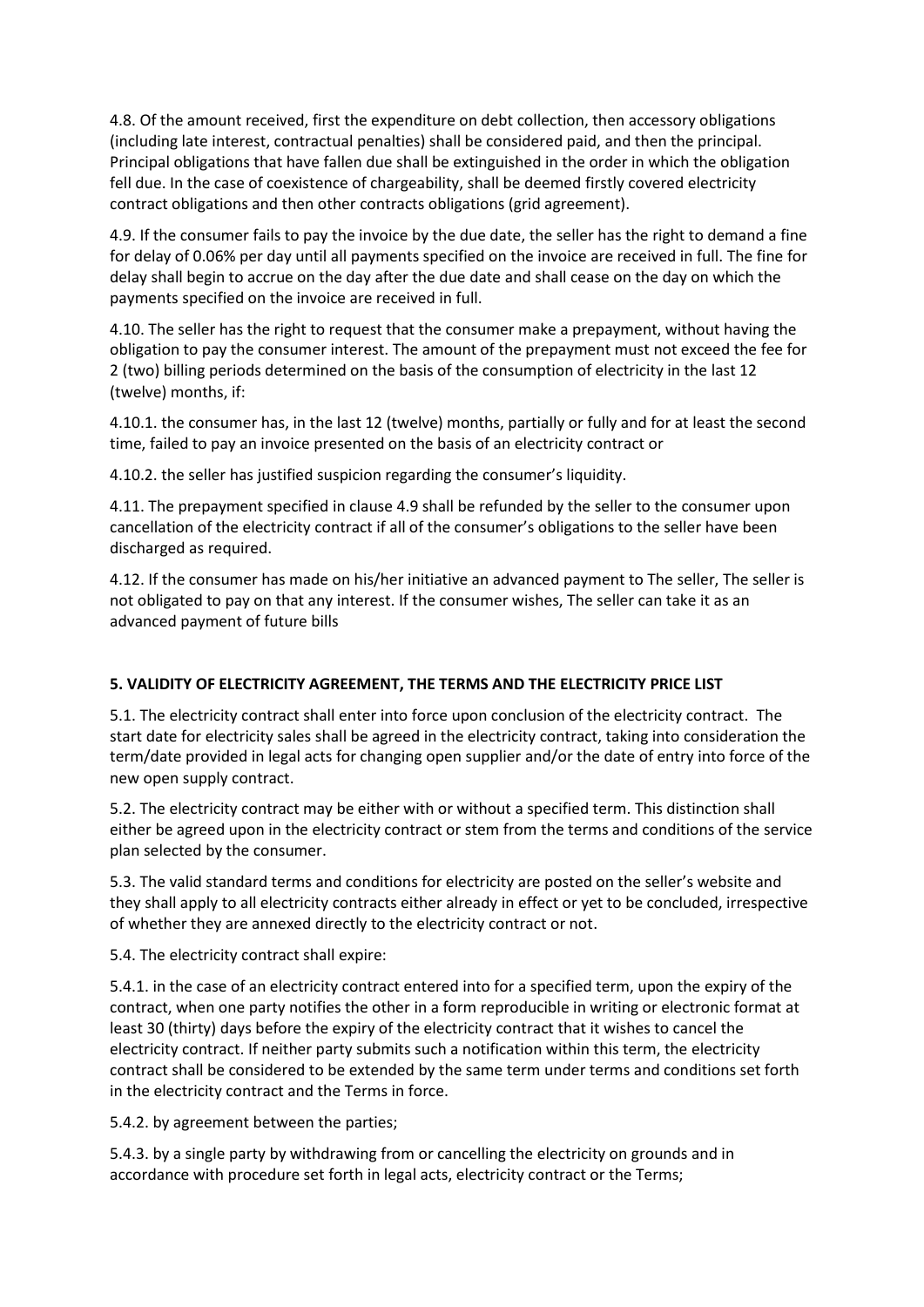5.4.4. upon dissolution of a business consumer;

5.4.5. upon expiry of a network contract;

5.4.6. on other grounds set forth in the electricity contract, Terms or legal acts.

5.5. The Consumer shall provide at least 30 (thirty) days advance notice of the cancellation of an electricity contract, whether it was entered into for a specified or unspecified term – including upon change of open supplier or transition to universal service.

5.6. Consumers who are individuals have the right to withdraw from agreements entered into by telecommunications within 14 (fourteen) calendar days of the date of entering into the electricity contract, by notifying the seller either in written form, a form reproducible in writing or electronic form.

5.7. Upon request by consumer, the seller may shorten the term for cancellation of electricity contract set forth in the Terms.

5.8. In the case of prematurely cancellation of an electricity contract entered into for a specified term, the seller has the right to charge consumers who are legal persons a fee for cancellation of contract as set forth in the electricity contract.

5.9. The seller has the right to cancel the electricity contract with 30 (thirty) days' advance notice if the electricity interruption at the consumer's measurement point has lasted at least 60 (sixty) days, and due to this the seller has not been able to sell electricity to the consumer on the basis of the electricity contract.

5.10. The seller may cancel the electricity contract before the date agreed upon in the Terms or legal act, if the metering point agreed upon in the electricity contract has been transferred and the consumer lacks a legal basis to use the metering point.

5.11. If the consumer has exceeded the payment date and has not paid the indebtedness by a reasonable additional term set by the seller, the seller has the right to cancel the electricity contract, notifying the consumer thereof at least 30 (thirty) calendar days in advance.

5.12. Upon expiry of the electricity contract, the sales of electricity contract to the consumer by the seller on the basis of the electricity contract shall end. If the expiry of the electricity contract is not accompanied by a electricity interruption at the metering point and the consumer has not entered into a new electricity contract but consumption of electricity continues, the consumer continues to consume universal service or open supply provided by the network operator or its designated seller.

5.13. Upon expiry of the electricity contract, the consumer shall pay all of the fees payable arising from the electricity contract and the Terms.

5.14. Upon expiry of electricity contract for any reason, the provisions of the electricity contract which intrinsically set forth the rights and obligations of parties after the expiry or termination of the electricity contract shall remain applicable after the expiry of the electricity contract as well.

# **6. AMENDMENT OF NETWORK AGREEMENT, THE TERMS AND SERVICE PLAN**

6.1. The electricity contract can be amended by agreement between the parties, as well as on other grounds set forth in the electricity contract, Terms or legal act.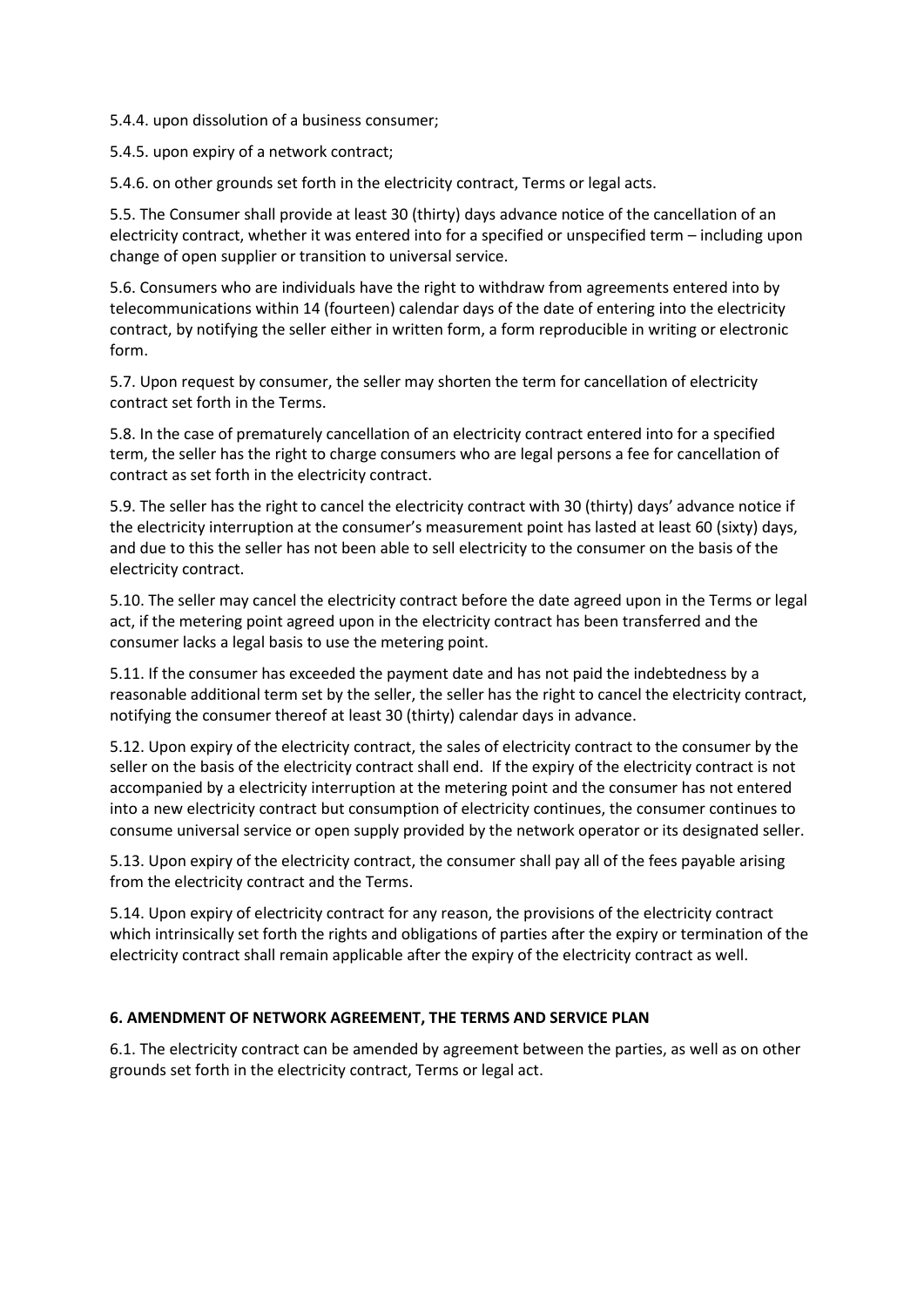6.2. The seller may unilaterally change the mark-up and fixed fee agreed upon in the electricity contract if the need for changing it is occasioned by the competition situation between sellers, changes on the electricity market, amendments to legal acts or changes in the terms for trading electricity as a good; the seller must notify the consumer via its website as well on the invoice to be sent to the consumer at least 45 (forty-five) calendar days in advance. The Consumer has the right, should it not accept the changes in the mark-up, to cancel the electricity contract without having to adhere to the terms of advance notification, by sending to the seller a notice in written form or a form reproducible in writing. In such a case, the amended mark-up shall not apply to the consumer. If the consumer does not within 30 (thirty) days cancel the invoice notifying the consumer of the change in mark-up, the consumer shall be deemed to have accepted the change by default, and the new mark-up rate shall be considered to have been agreed between the parties as of its entry into force and the electricity contract shall be considered to have been amended with regard to mark-up or fixed fee.

6.3. The seller shall have the right to unilaterally amend the Terms if such a need arises from legal acts, material changes taking place on the electricity market, material changes in the seller's activity, material changes in conditions for trading of goods, and requirements set by government institutions or other persons with the relevant authority (e.g. system operator). The seller shall post the changes to Terms on its website and notify the consumer of the changes to Terms on the invoice sent to the consumer at least 30 (thirty) days before the planned changes are to enter into force. Should it not accept the changes, the consumer shall have the right, without the obligation to adhere to the notification term, to cancel the electricity contract by sending to the seller a notice in written form or a form reproducible in writing. If the consumer does not within 30 (thirty) days cancel the invoice notifying the consumer of the amendments to the Terms, the consumer shall be deemed to have accepted the changes by default, and the amended Terms shall, as of their entry into force, become an integral part of the electricity contract.

6.4. If the consumer wishes to change the service plan agreed upon in the electricity contract, the consumer shall notify the seller of such a desire at least 30 (thirty) days in advance in written form or in a form reproducible in writing. The amendment of the service plan shall take place by way of cancelling the valid electricity contract and entering into a new electricity contract. In case of a change of the service plan specified in an electricity contract entered into for a specified term, the right of the seller specified in clause 5.8 – to charge consumers who are legal persons a fee for cancellation of contract as set forth in the electricity contract – shall be applicable. The new service plan shall enter into force on the date agreed upon between the parties, but not before the start of the calendar month following the end of the notification term.

### **7. LIABILITY**

7.1. Parties shall be liable for failure to perform as required or non-performance of the obligations set forth in legal acts, electricity contract and Terms (hereinafter "violation of obligation(s)") in accordance with procedure set forth in the electricity contract, Terms and legal acts.

7.2. The party at fault shall compensate the counterparty for the direct patrimonial damage caused by the violation of obligations. Other damage, including revenue forgone, shall not be subject to compensation.

7.3. A party shall not be liable for violation of obligations if the violation was excusable.

7.4. The seller shall not be liable for the quality of the network operator's network services, electricity interruptions occurring in the electrical system of the network operator or consumer, malfunctions in the functioning of the data warehouse or restrictions established at the behest of the system operator or network operator on consumption.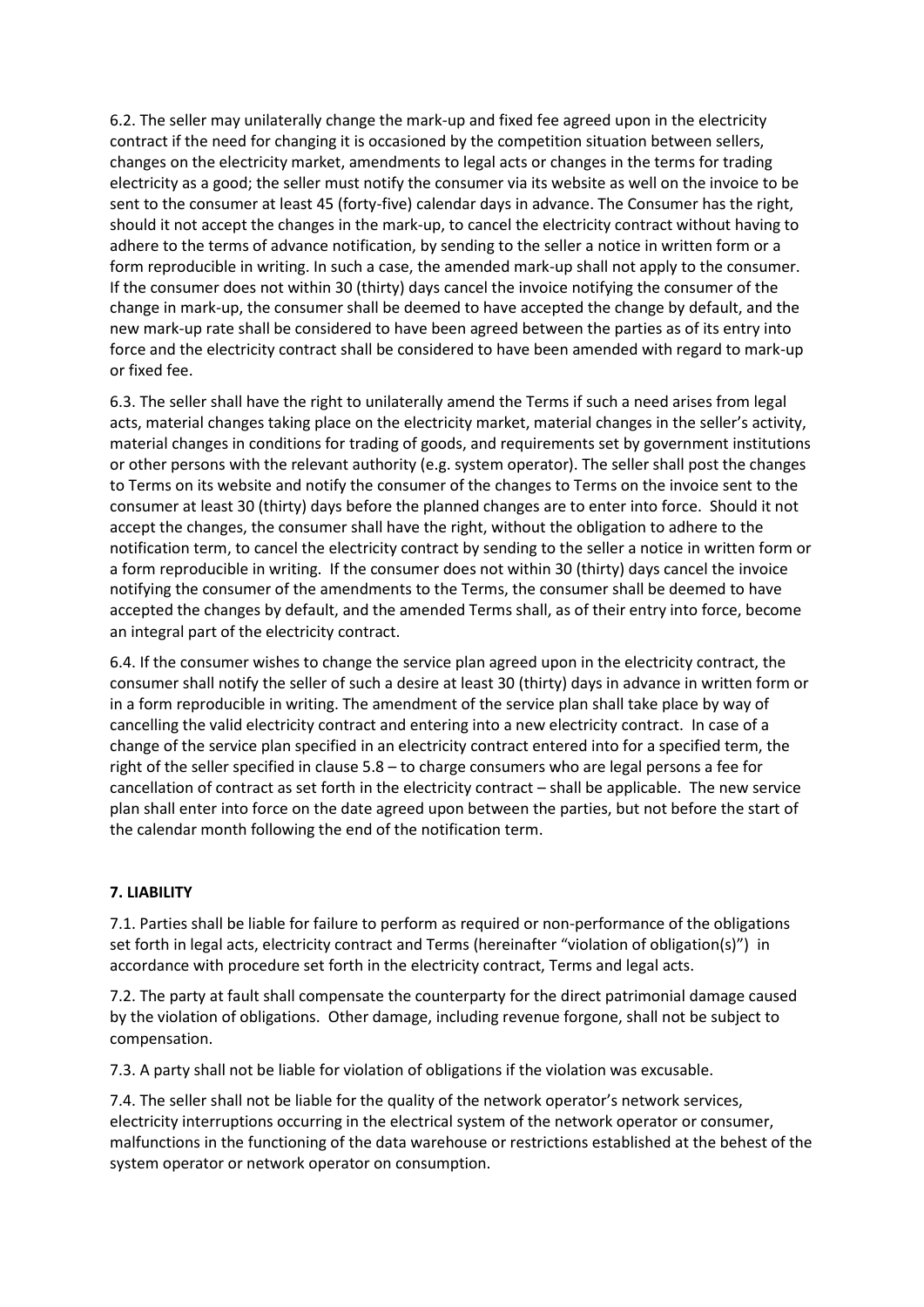## **8. POWERS, NOTIFICATION AND CONSENT**

8.1. By entering into an electricity contract, the consumer may grant authorization to the seller to perform all acts and transactions necessary for changing, in favor of the seller, the open supplier which thus far provided open supply at the metering point, including the data exchange between the network operator, data warehouse and previous open supplier necessary for replacing the open supplier. If the parties do not come to agreement regarding granting the aforesaid authorization to the seller, each party shall itself perform the procedures arising from legal act in order to effect the change of the consumer's open supplier. The seller shall provide the consumer with the relevant information if necessary.

8.2. Notices, permissions, and statements of consent arising from legal acts, the electricity contract, Terms shall be considered presented as required and received by the counterparty if the declaration of intent has been conveyed to the counterparty in the form required in the electricity contract. Terms or legal acts at the contact details specified in the electricity contract or communicated to the other party.

## **9. RESOLUTION OF DISPUTES**

9.1. Disputes arising from the electricity contract shall be resolved by the parties by mutual agreement.

9.2. Parties may lodge a written complaint with the Competition Authority in response to a party's action or omission which is in conflict with the Electricity Market Act or legal acts enacted thereunder.

9.3. For the purpose of resolving disputes arising from the electricity contract which the parties have been unable to resolve by way of agreement, and if the value of the disputed good or service is 20 or more euros, a residential consumer may, on grounds and in accordance with procedure set forth in the Consumer Protection Act, address a complaint to the consumer complaints committee operating at the Consumer Protection Board.

9.4. Disputes arising from the electricity contract which the parties were unable to resolve extra judicially shall be resolved in a court of law.

### **10. PROCESSING OF PERSONAL DATA**

10.1. The processor of personal data of a consumer who is a natural person is the Seller Imatra Elekter (registry code 10224137, e-mail info@imatraelekter.ee, mailing address Tööstuse 2, Haapsalu 90506). The names and contact details of the Seller`s authorized processors are available on website.

10.2. The Seller shall ensure that protection and processing of personal data of consumers who are natural persons are in conformity with legal acts.

10.3. The Seller shall process the personal data of consumers who are natural persons and their representatives, including the private consumer's name, personal identification code, date of birth, identity document data, address, consumption data, settlement data and contact details communicated by the consumer to the Seller regarding themselves and persons authorized by them, above all for authentication of and providing service to the consumer and their representative, transmitting invoices and information and sending other notices, and conducting procedures necessary for performance or ensuring performance of the network contract.

10.4. The Seller is entitled, for the purpose of performing or ensuring performance of the network contract and for conducting commercial information exchange, to record phone calls between the